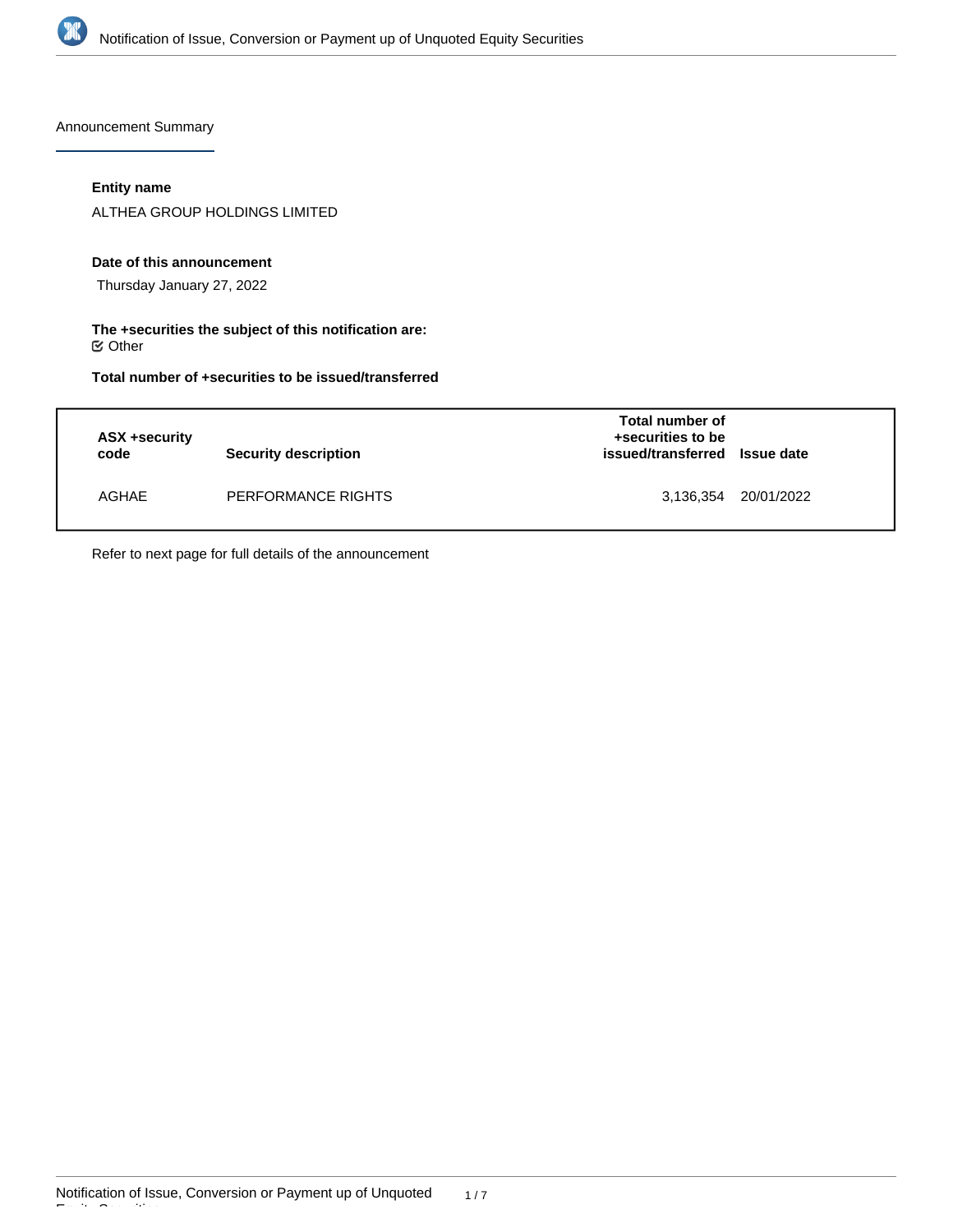

Part 1 - Entity and announcement details

## **1.1 Name of entity**

ALTHEA GROUP HOLDINGS LIMITED

We (the entity named above) give notice of the issue, conversion or payment up of the following unquoted +securities.

**1.2 Registered number type** ABN

**Registration number** 78626966943

**1.3 ASX issuer code**

AGH

**1.4 The announcement is** New announcement

# **1.5 Date of this announcement**

27/1/2022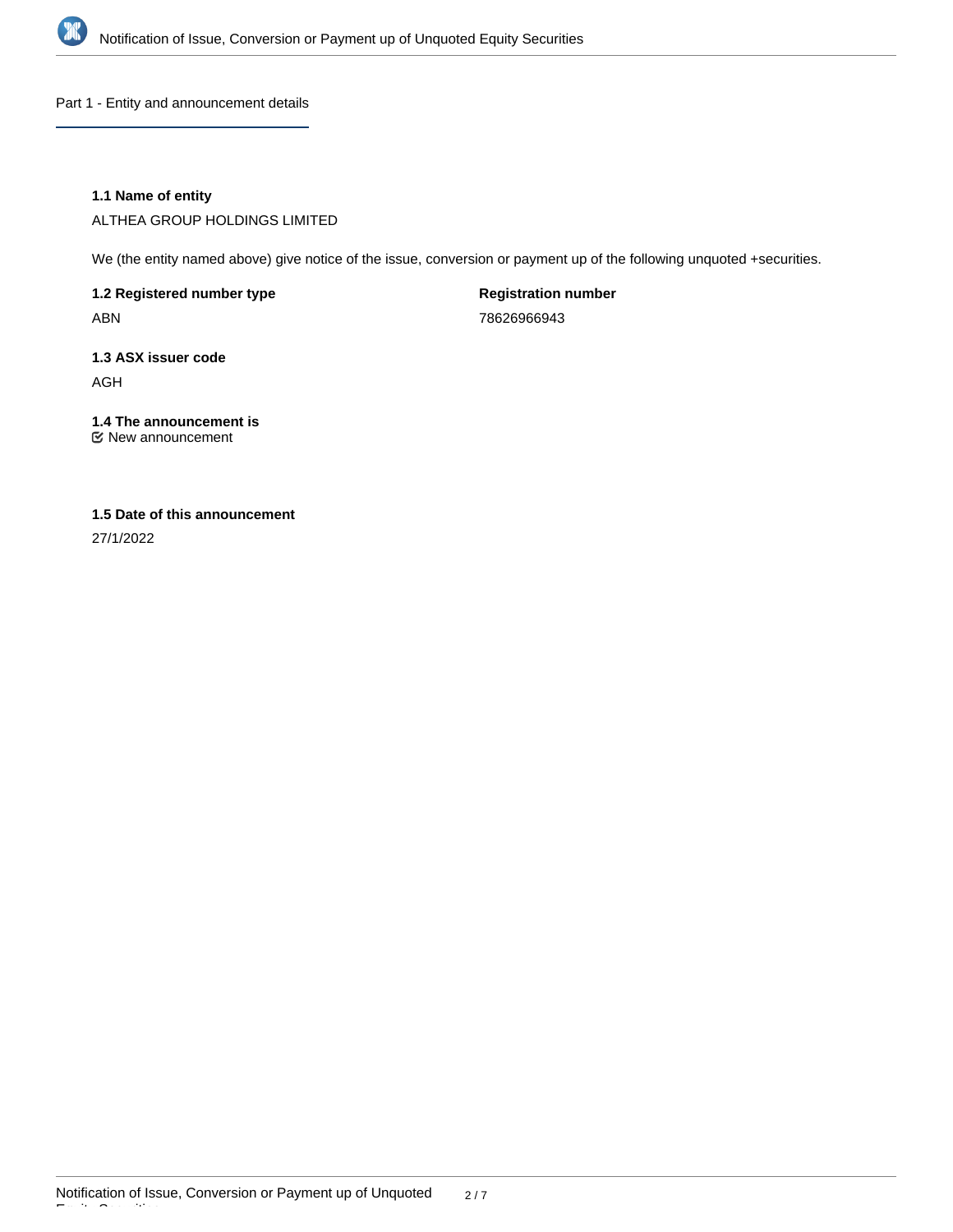

# Part 2 - Issue details

**2.1 The +securities the subject of this notification are:**

Other

## **Please specify**

Options issued to Althea's broker as part of the initial mandate

## **2.2a This notification is given in relation to an issue of +securities in a class which is not quoted on ASX and which:**

has an existing ASX security code ("existing class")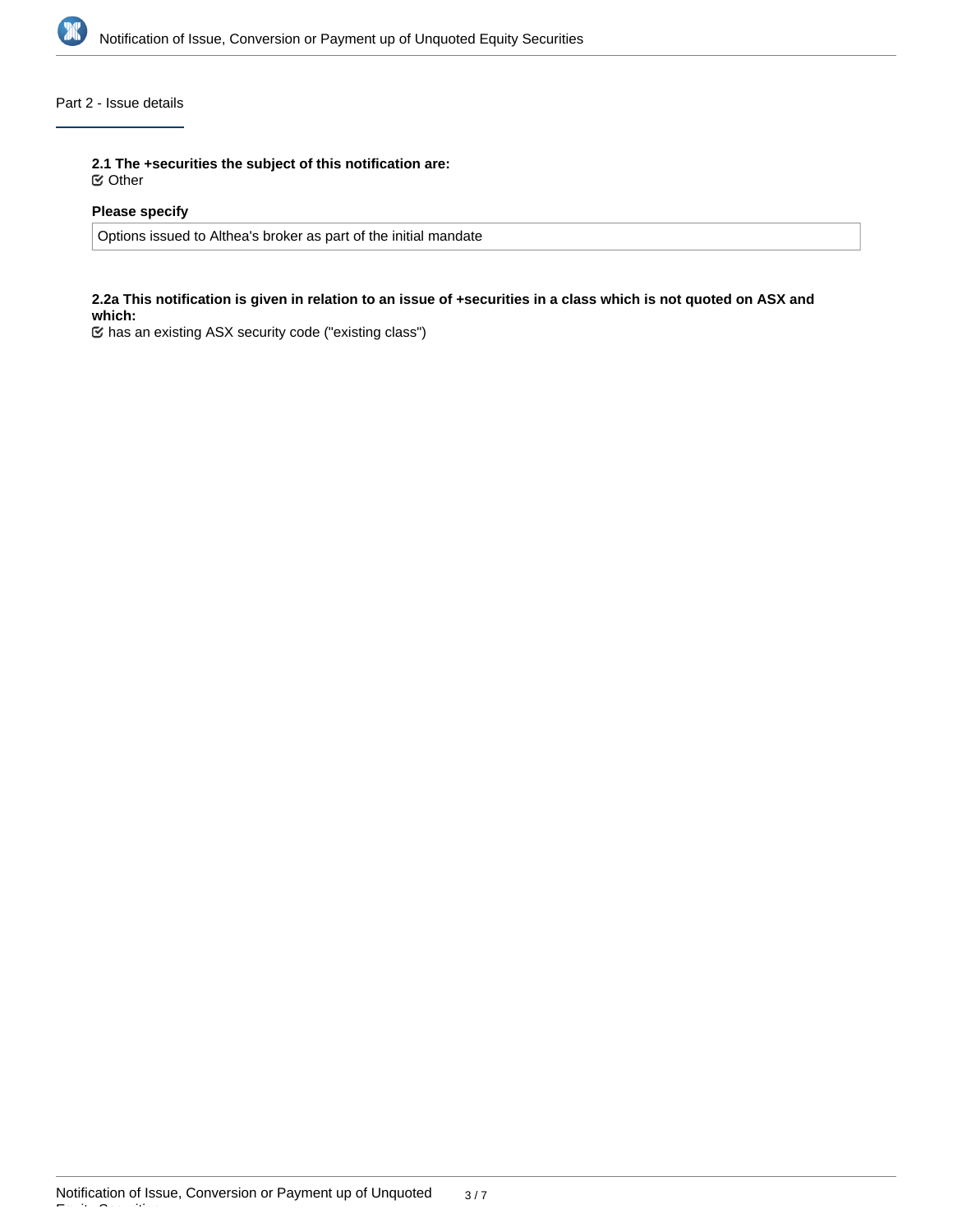

Part 3B - number and type of +securities the subject of this notification (existing class) where issue has not previously been notified to

ASX in an Appendix 3B

#### **Additional +securities in an existing class**

#### **ASX +security code and description**

AGHAE : PERFORMANCE RIGHTS

#### **Date the +securities the subject of this notification were issued**

20/1/2022

**Will these +securities rank equally in all respects from their issue date with the existing issued +securities in that class** Yes

**Any other information the entity wishes to provide about the +securities the subject of this notification**

**Please provide any further information needed to understand the circumstances in which you are notifying the issue of these +securities to ASX, including why the issue of the +securities has not been previously announced to the market in an Appendix 3B**

Options issued to Althea's broker in accordance with a signed mandate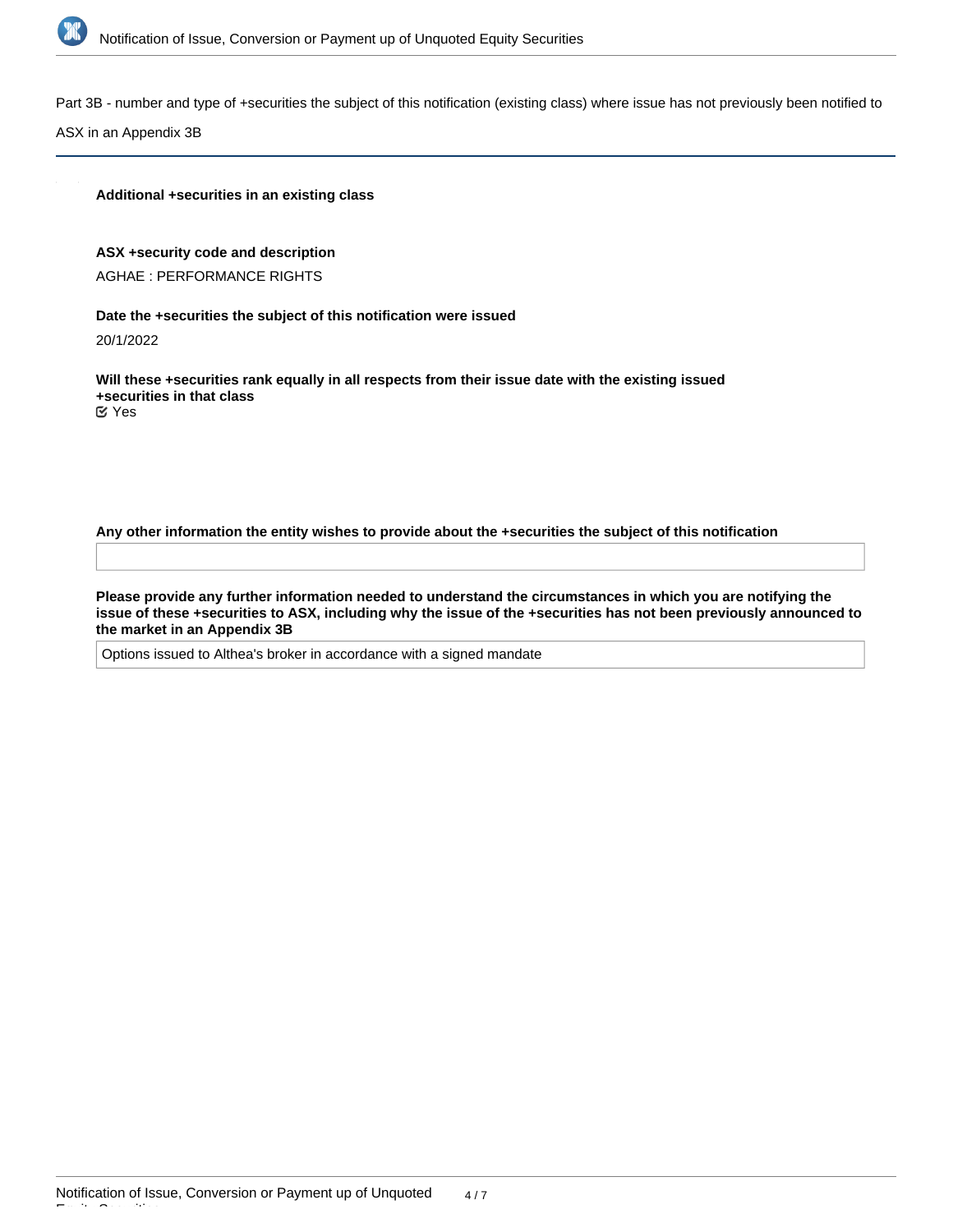

Issue details

## **Number of +securities**

3,136,354

**Were the +securities issued for a cash consideration?**

No

# **Please describe the consideration being provided for the +securities**

50% of the options are issued with a strike price of \$0.50 50% of the options are issued with a strike price of \$0.75

# **Purpose of the issue**

To pay for services rendered

## **Additional Details**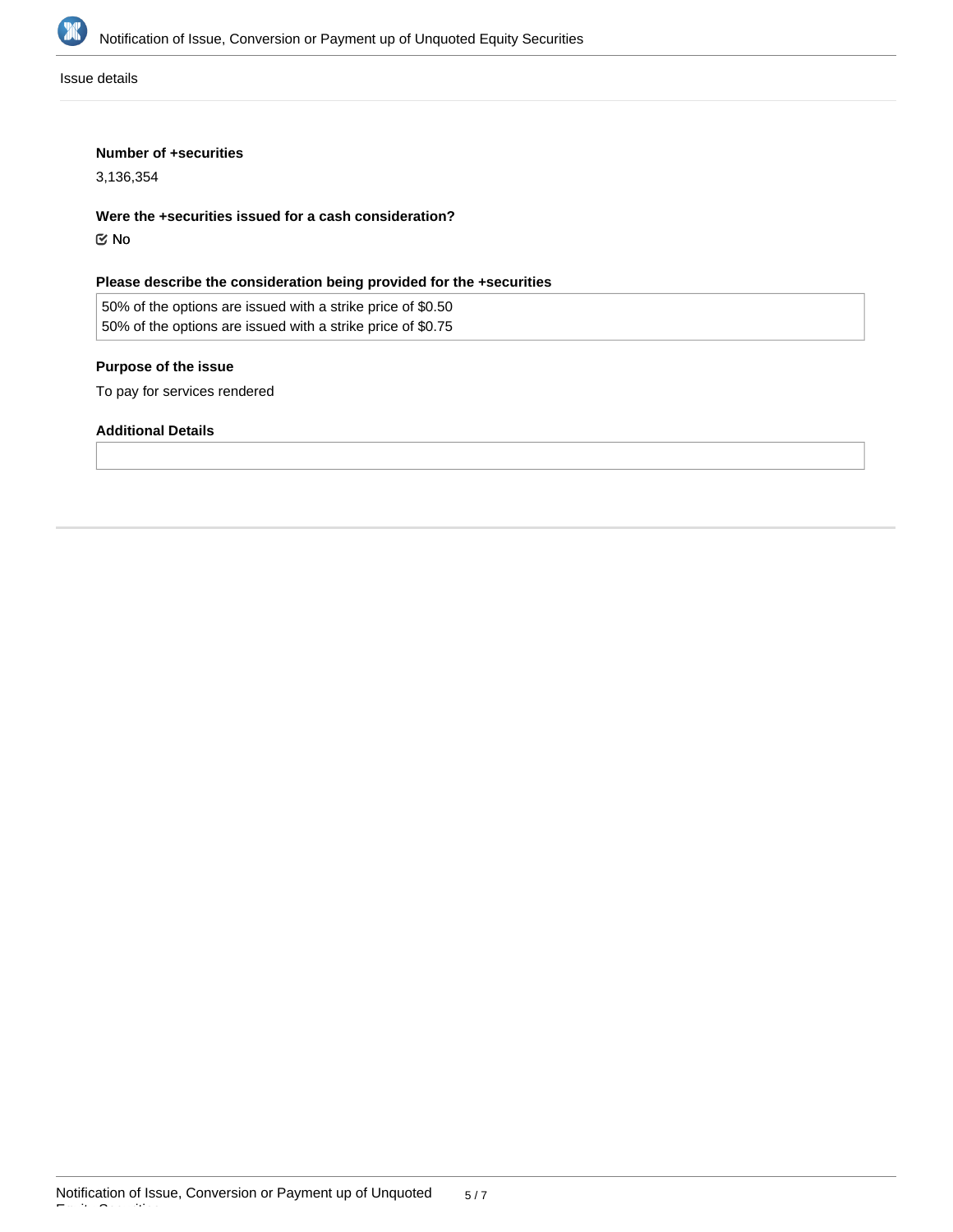

Part 4 - +Securities on issue

| Following the issue, conversion or payment up of the +securities the subject of this application, the +securities of<br>the entity will comprise:<br>(A discrepancy in these figures compared to your own may be due to a matter of timing if there is more than one<br>application for quotation/issuance currently with ASX for processing.) |                                         |
|------------------------------------------------------------------------------------------------------------------------------------------------------------------------------------------------------------------------------------------------------------------------------------------------------------------------------------------------|-----------------------------------------|
| 4.1 Quoted +Securities (Total number of each +class of +securities quoted)                                                                                                                                                                                                                                                                     |                                         |
| ASX +security code and description                                                                                                                                                                                                                                                                                                             | Total number of<br>+securities on issue |
| AGH: ORDINARY FULLY PAID                                                                                                                                                                                                                                                                                                                       | 312,431,023                             |
| 4.2 Unquoted +Securities (Total number of each +class of +securities issued but not quoted on ASX)                                                                                                                                                                                                                                             |                                         |

| ASX +security code and description            | Total number of<br>+securities on issue |  |
|-----------------------------------------------|-----------------------------------------|--|
| AGHAD: OPTION EXPIRING 21-SEP-2022 RESTRICTED | 2.675.000                               |  |
| AGHAE : PERFORMANCE RIGHTS                    | 13.479.146                              |  |